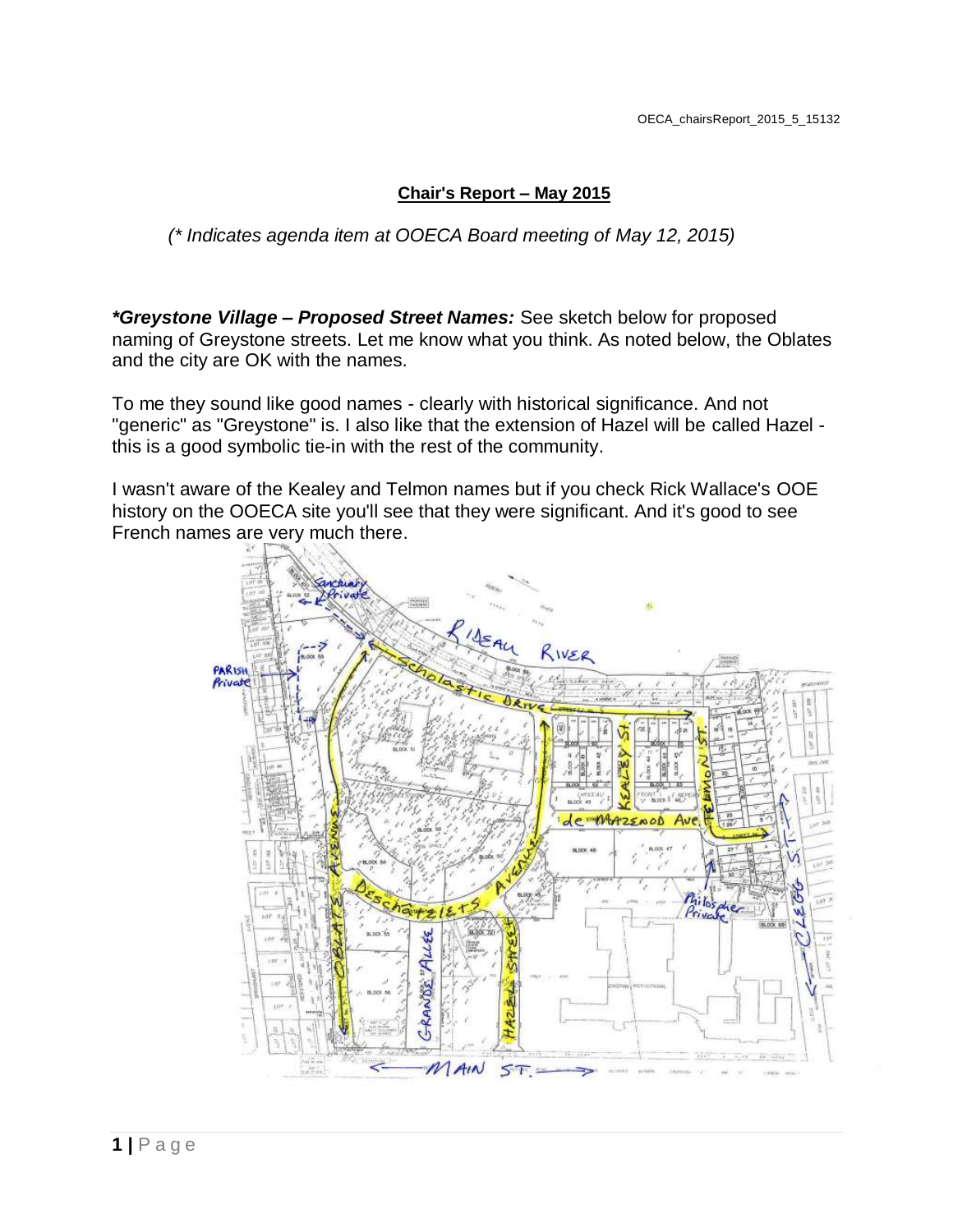*City Won't Take Ownership of 30m Riverfront Property*: It sounds as though the city isn't willing to take possession of the 30m riverfront of the Oblate / Regional property although the Rideau Valley Conservation Authority may be interested.

Erin O'Connell, the city's lead planner on the file, wrote: "After reviewing the reports submitted as part of the zoning amendment and plan of subdivision application, we advised Regional that we would accept the corridor but it would have to be with a Record of Site Condition and Risk Assessment to the MOE. So essentially, we are not comfortable in taking it without further investigation into the contamination. As a result, they have been having discussions with the RVCA to consider the potential for them to acquire the land. These discussions have not concluded as of yet and hence we have been challenged to discuss details of design or concept for those lands without concluding discussions surrounding ownership."

My immediate reaction was disappointment because I think a continuous linear park embracing Brantwood, Greystone, Springhurst and 160 / 166 Lees would be a wonderfully defining feature of Old Ottawa East. Ian McRae, Stephen Pope, Eddie Gillis and others have met Regional to discuss the future the 30m area. I wonder if we should be pushing the city to take possession. Apparently the city doesn't want to have to deal with contamination – and related clean-up costs - of the lands.

**Mainstreeter** *Opinion Column on Greystone:* I read with interest Andrew Caddell's piece in the April *Mainstreeter*. I don't agree with him though. Regional Group has worked well with community representatives and what Regional submitted to the city adhered to the much discussed and consulted-upon Old Ottawa East community design plan. Indeed, there are a number aspects of Regional's plan that are superior to what was proposed within the CDP (i.e., the Hazel Street extension as a second major entrance to the development from Main Street; the shifting of the point towers from overlooking Brantwood Park to more in the centre of the site, making the Grande Allee as a park rather than a standard roadway, and having four-storey condos – rather than the originally proposed six - flanking the Deschatelets residence.)

*Development Update:* Domicile is now planning for "shovels in the ground" this fall – providing the market for the units is demonstrated. Meanwhile, Regional Group has erected its construction fences, cut down trees and is proceeding well with the construction of the sales office (just to the north of the Grande Allée). I've heard nothing new on when work might begin on 129 Main (the Petro-Canada service station site).

*Col By – Clegg Safe Crossing:* The construction of the crossing is rapidly proceeding. The NCC tells me that the concrete sidewalks are in, the new paving could be done by May 8th, and the cobbles will be installed shortly. The City has mentioned that they are putting up the traffic signal poles after the long weekend but it may be earlier. So the crossing should be substantially complete by the end of May. Seems to me they've done the work expeditiously and finally it will be possible to safely cross Colonel By at any time of the day. I've suggested that there be an official opening and that it would be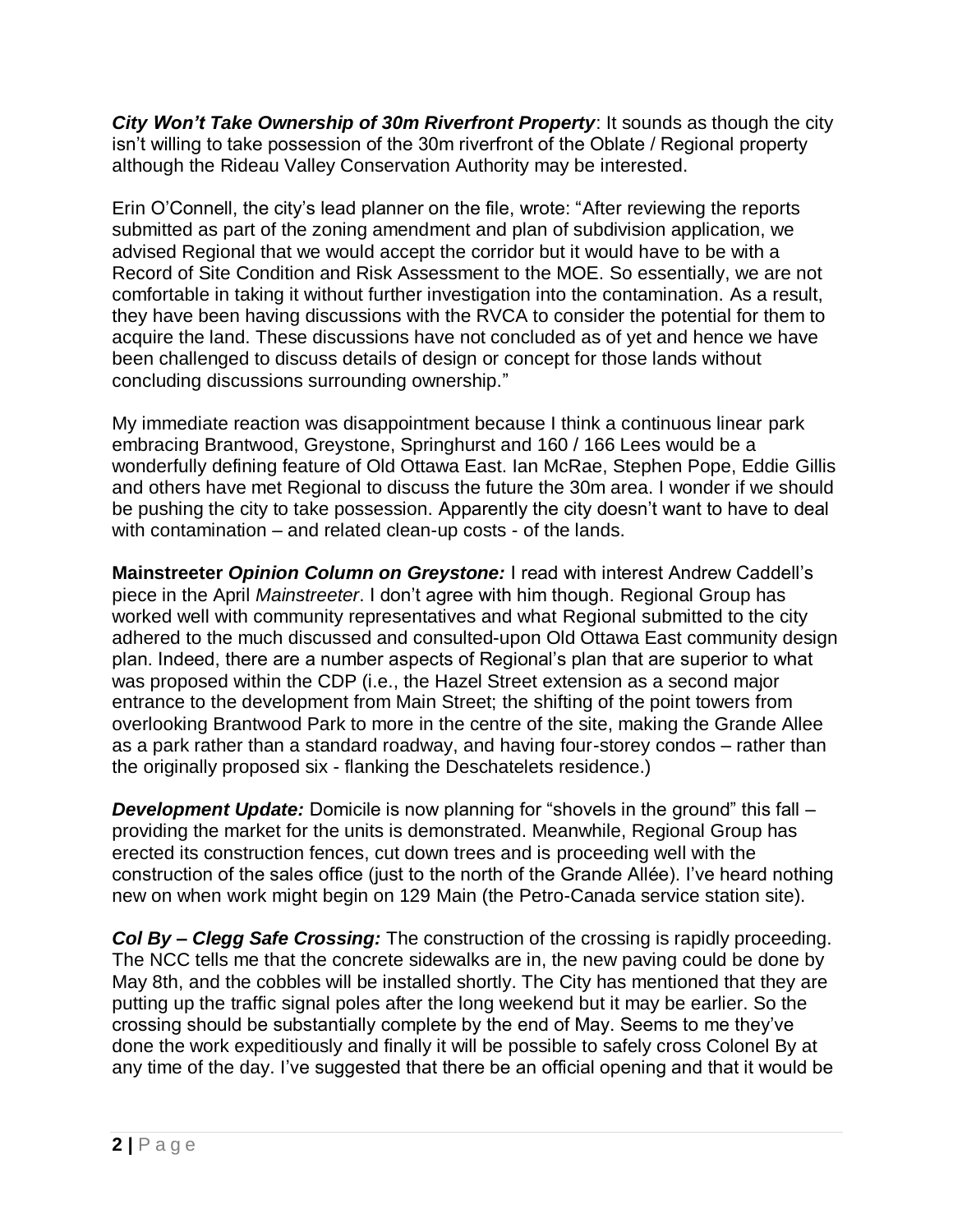good if an OOE child who crosses there or somebody who needs mobility aids should help with the official opening – anybody you can suggest?

*Rideau River Flooding – Recognition of Pauline Lynch-Stewart and Peter Croal:*  Pauline and Peter were selected for the Partners in Preparedness award by the city's Office of Emergency Preparedness for their great efforts in preparing the plan for Brantwood Park flooding ("610 Action Plan"). It was a fine example of how several people could come forward and do necessary research and consultation to come up with a needed plan. As it happened, the river did not have high water levels this year but, thanks to Pauline and Peter, we will be better prepared should it flood in the future.

*Main Street Construction Safety:* Safety during construction is very important and as per an example of May 6 it seems that the city is responsive. Lorna Glennie of Bullock Avenue had a close encounter with a dump truck, let the Councillor's office and OOECA know and within two hours Josée Vallée had addressed the problem with the responsible company. When you see a problem please email the councillor's office (david.chernushenko@ottawa.ca), the Main Street communications person (dianna.ashworth@gmail.com), city project manager Josée Vallée (josee.vallee@ottawa.ca), with a copy to OOECA [\(info@ottawaeast.ca\)](mailto:info@ottawaeast.ca).

**Defeated Challenge to Main as a Complete Street:** I was delighted to see that the city and Councillor Chernushenko are resolute in their support of Main as a complete street. A community association across the river (Faircrest Heights) had been seeking the cancellation of Main as complete street.

Councillor Chernushenko noted in an email (April 25, 2015): "A small group of Alta Vista residents have been mounting a campaign to stop this design. They have been told in no uncertain terms by the mayor, the president of CHEO, their own councillor Jean Cloutier and me that this is a 'done deal.' Council voted overwhelmingly in favour two years ago, and the shovels go in the ground in May. Some significant preliminary work starts on Monday - the PSA went out yesterday.

"The public meeting in two weeks time [i.e. May 11, 2015], is not a "consultation." We have had dozens of those (including the PAC). It is an 'information' meeting to let people know in as full detail as possible what 'will' happen; with some opportunity for residents to ask specific questions and to raise detailed concerns, such as timing, protection of personal property/plants/foundations, bus detour routes and movement of stops, etc. If there are some specific steps the city and contractor can take to make improvements or reduce construction impacts, those will be considered at this meeting and in the days following. But Main Street WILL be a Complete Street, and it will be a 'game changer' not just for Ottawa but for North America. We are reviving our communities, while continuing to provide an important route for motorized vehicles, but the latter is no longer the top priority.

"You should know that Councillor Cloutier has been exceptionally supportive, even to the point of taking it on the chin from some of his residents."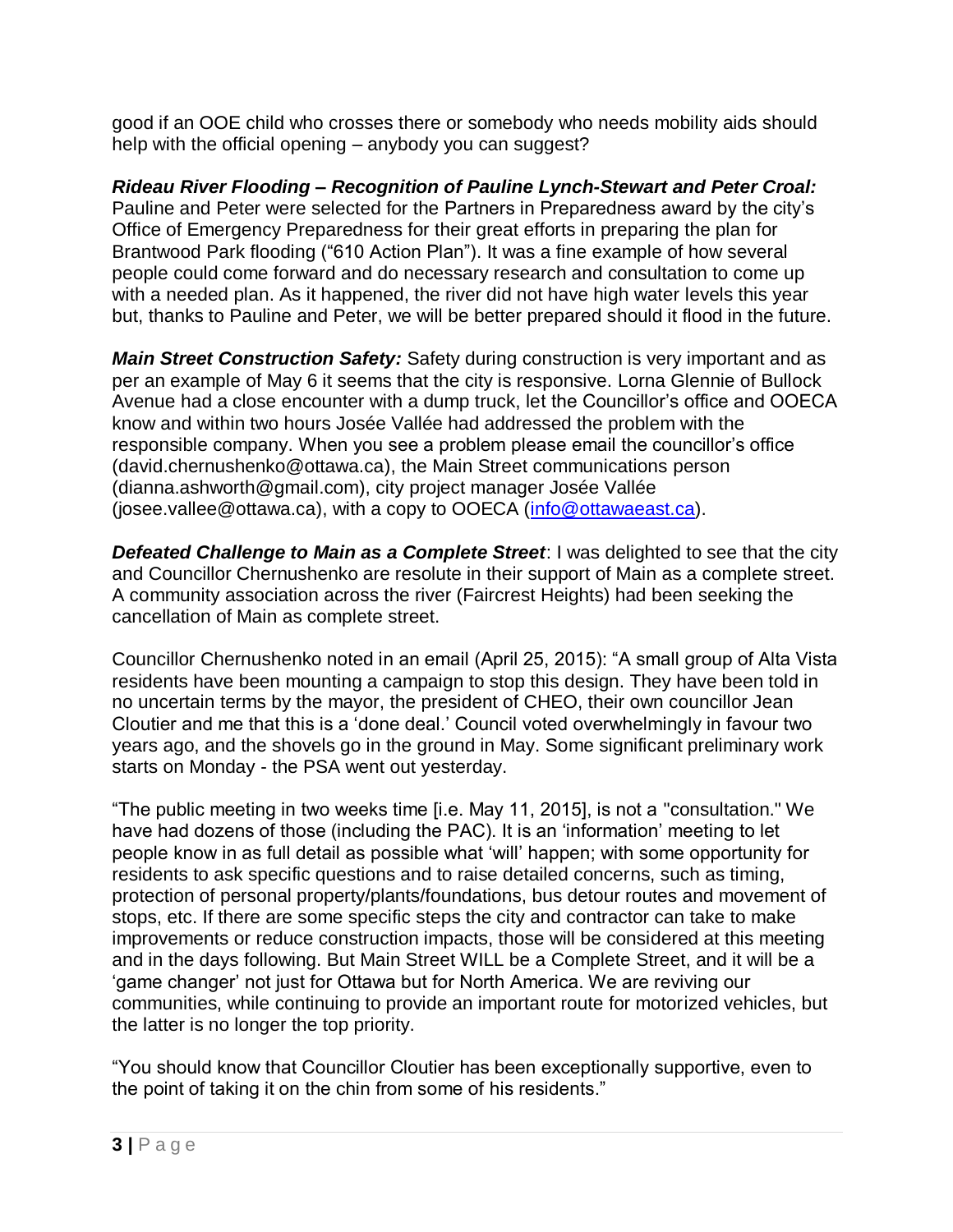*Elliot-Marlowe-Clegg Detour during Main Street Construction*: A number of residents of Marlowe and adjoining streets have gone to considerable effort to ensure the safety of the area's residents is not compromised during Main Street construction. Initially residents asked that Marlowe not be used as the detour for northbound buses for a full construction season. The city was unwilling to change its plans, citing a lack of alternatives. That said, Marlowe residents will be well-prepared for dealing with the additional bus traffic and the city is very aware of their concerns.

*Speed Boards During Main Construction:* Traffic manager Britney McGrath notes that the Main Street Reconstruction project has "purchased four speed display boards, and this is actually the first project in the City where we have purchased boards to be dedicated to a particular project. We do have issues with vandalism so these signs actually have to be formally mounted on a hydro pole, or a permanent post in the ground. That being said, they are not easily moved and will be placed in strategic locations for each phase of construction.

"During the first phase of construction, where northbound traffic is closed at Clegg, we hope to install the four boards at the following locations:

- 1. McNaughton (Main to McGillivray facing westbound traffic)
- 2. Marlowe (Elliot to Clegg)
- 3. Riverdale (Glenview to Avenue facing westbound traffic)
- 4. Glenora (Herridge to Hazel)

"These locations may change in the phase of construction where northbound traffic is hard closed at Riverdale."

Chuck and Ilona Bain have kindly agreed to have the McNaughton speed board on their lawn and we are looking for somebody on Marlowe to take one. The Riverdale and Glenora speed boards will be on hydro poles.

*Advice to Residents near Construction:* Also, in terms of advice for those who live near the construction site, as per the research that Katherine Simonds is doing and the experience of Lees residents last summer, please note (as per Ian and Wendy McRae):

"It is important to take pictures of your front yards, especially if you have a retaining wall which is on your property. Our experience on Lees was that the retaining walls were not replaced as they were, but were built to someone else's idea of what they should be, without consulting the homeowner.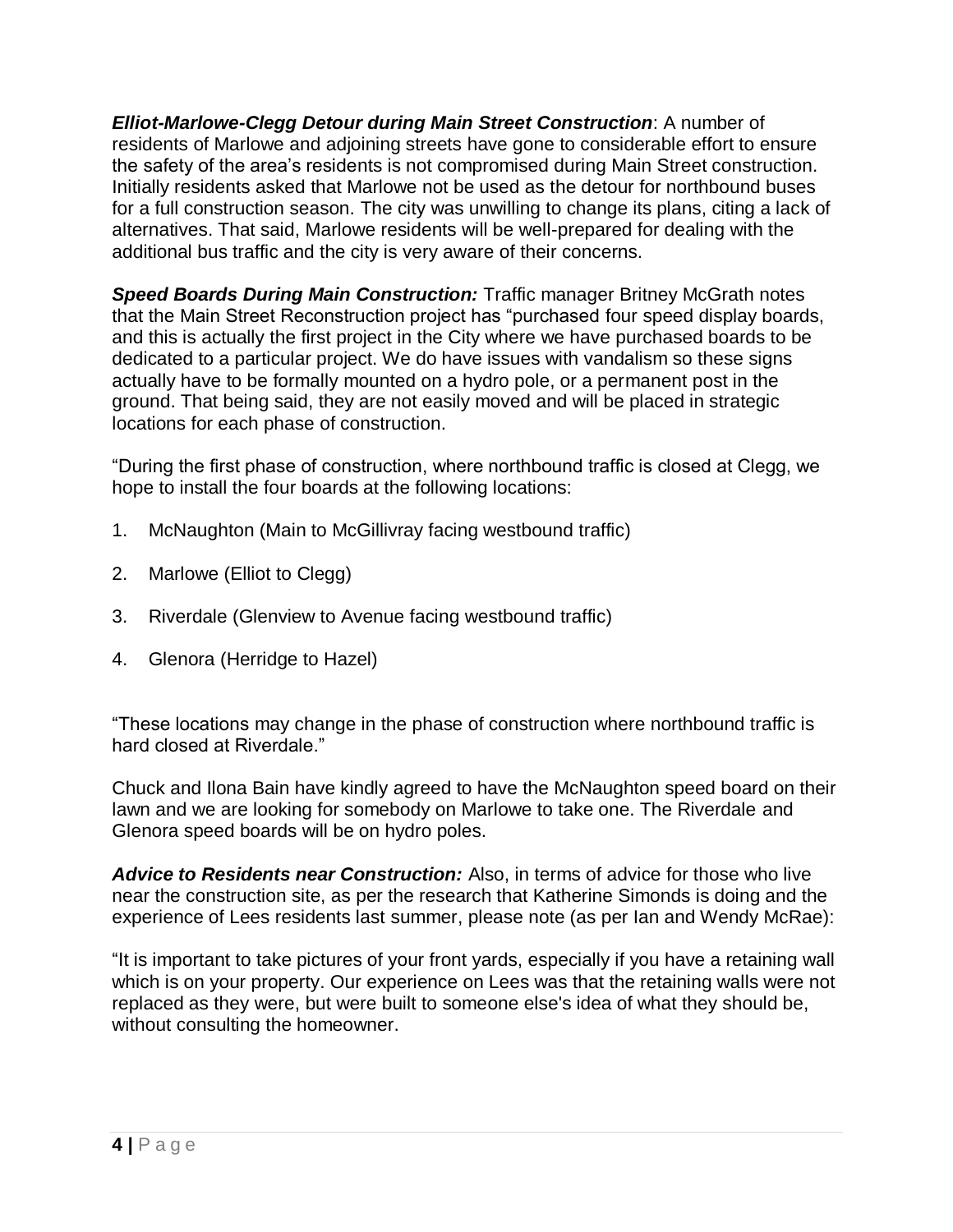"If you have a tree which is not being cut down, be sure that if they excavate close to the roots, the roots are then covered with burlap. Be sure to keep the burlap damp until earth is put back. On Lees the replacement of soil was sometimes a month later. I also think every homeowner should have their house videoed for shifting which could occur from the vibrations of the construction. I am not aware that anything bad happened on Lees, but it was an offered service, and a good precaution.

"Any roots over 20 mm should be cut only with saws and the cuts should be made under supervision of an arborist or landscape architect or city forest official. The roots should never, ever be bashed off with heavy equipment as happened to the Bruno's spruces. Exposed roots have to be protected by wet burlap from direct exposure to the sun and wind. This is what the city demands of contractors working near their trees. There is also a city bylaw defining the "critical root zone" within which work is forbidden. Some trees can survive cuts inside one side of the CRZ but not on two sides. This also depends on the age and health of the tree so professional oversight is required. [http://ottawa.ca/en/residents/water-and-environment/trees-and-community](http://ottawa.ca/en/residents/water-and-environment/trees-and-community-forests/protecting-trees)[forests/protecting-trees](http://ottawa.ca/en/residents/water-and-environment/trees-and-community-forests/protecting-trees)

"The grades might change along the street so be sure to note the current height of structures such as retaining walls to be sure they are replaced appropriately and discuss the changes with the supervisors or the city engineer or landscape architect. We have been advised (at least with respect to work on city trees), that if you see some potentially illegal activity you should phone 311 immediately and report it. Getting to know the contractors is the best way to maintain mutual respect. We found the contractors were very considerate and friendly on the Lees Avenue project. If you see something not right ask the crews and supervisors."

One other comment from an O'Connor Street resident who experienced lots of detoured traffic when was reconstructed: " …it was dreadful, but a necessary evil. Our house still has many cracks in the plaster from all the additional buses and trucks that rolled down our street and my attempts to get City compensation for that went nowhere. Apart from adding a temporary stop sign at our intersection and directing all 'through-trucks' to use Bronson, there was no other mitigation that I am aware of. But it's over now."

*Cash-in-Lieu (CIL) of Parkland Funding – Update:* As a follow-up to our discussion at last month's meeting Councillor Chernushenko responded:

"Your concerns are understandable, and I share them. The high costs of park (or any city project) estimates continue to baffle me, but our staff contend that they are indeed based on real market costs, using competitive bidding. I will see how we might involve the OOECA/CAG in this process, so as to understand how the prices/costs come to be what they are, and to potentially offer suggestions on ways to reduce costs and get better value for money. As for the field [at 160 Lees / the AVTV lands], I will now look at some "bare minimum" field repair options.

And Joanna Linsangan-Coke provided additional follow-up: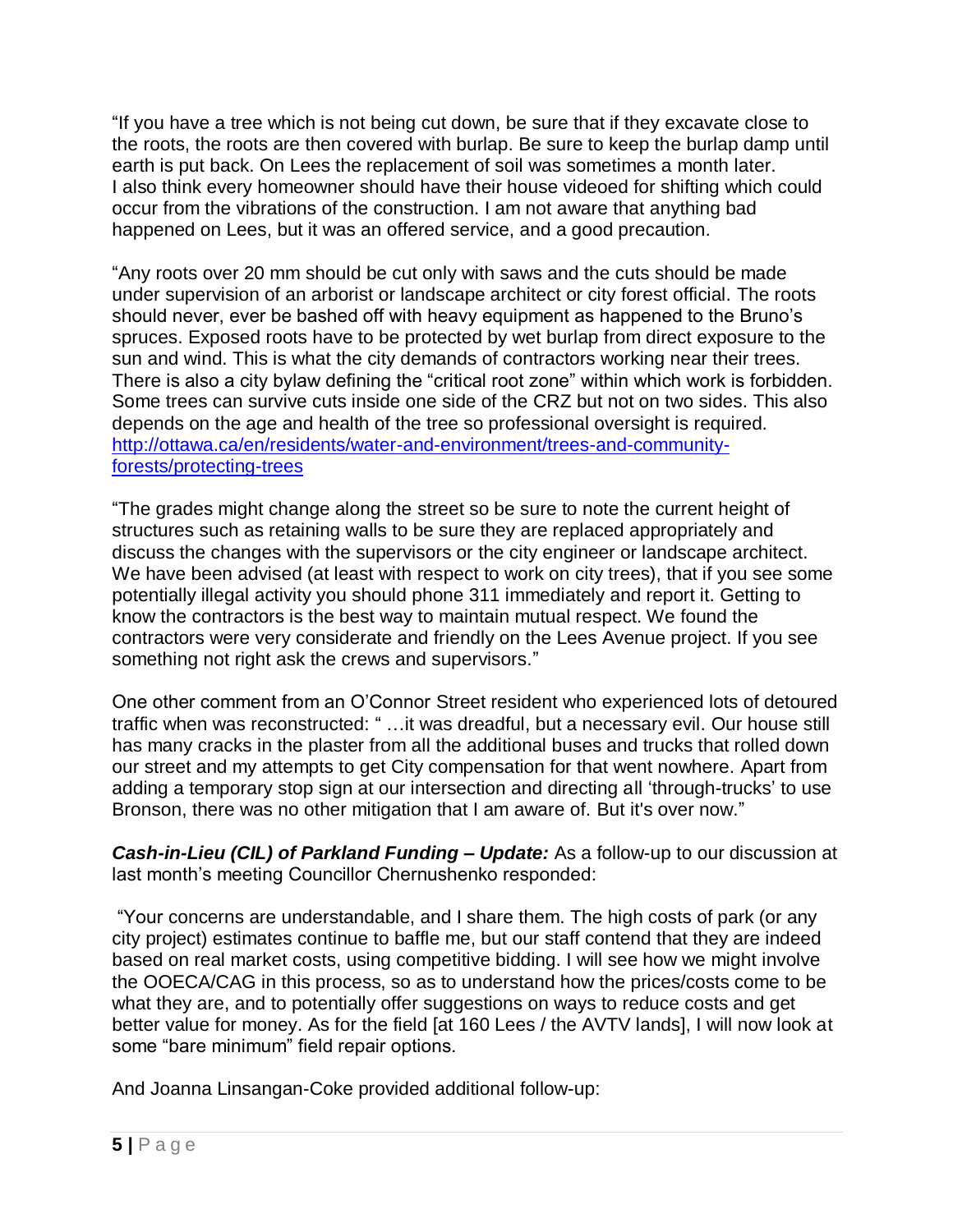"We've been in touch with staff regarding your questions; their answers are pasted below:

"Certainly, Ward CIL funding can be held in reserve for planning for new community space. CIL funds can be used to produce preliminary plans and cost estimates for such facilities, however a specific site location and project scope must be identified and approved by Parks & Recreation before CIL funding can be used for this purpose.

"The repair of existing recreation facilities is not eligible for CIL funding. We can request PBGS to do some basic repairs to the existing informal field at 161 Lees Ave within their existing maintenance/operating budgets.

"With regard to the Greystone Village parks, please note that the developer will be required under the development agreement to convey the park land to the City, as well as develop these parks through the Development Charges collected for the project. The OOE community can provide input to the park design process to ensure that needed facilities are included in the 3 new parks. We would recommend that Ward CIL be directed to making improvements to existing parks in the community.

"The City's cost estimates are prepared by Infrastructure Services Department and are based on current market costs for supply and installation. Their accuracy is dependent on the level of design detail and site information available at the time the estimate is prepared. In the case of the proposed soccer field at 161 Lees, the design was at a very preliminary stage, so a significant contingency allowance of 40% is included in the estimate in order to cover any unforeseen issues that may arise through the site analysis and design development stages. As the design progresses, the accuracy of the estimate increases and the final project budget may well decrease as the contingency allowance is reduced.

"Almost all parks and recreation facility projects are publically and competitively tendered and awarded to the lowest bidder meeting specifications. The exceptions are small works, such as the installation of common park elements such as benches, picnic tables, bulletin boards, etc., where we have standing offer prices from suppliers. These standing offer prices have also been competitively bid and are good for a set period of time (i.e. 3 years).

"I've already asked to staff to keep me updated with their request for the field repair at 160 Lees."

And thanks to Jim Strang for raising at FCA our concerns about the CIL program.

**Complete Streets Open House:** On May 5<sup>th</sup> I attended the Complete Streets Implementation Framework open house. The essence of the framework is that for future street construction / reconstruction the city will as a matter of course "create complete streets within the scope of the project." Sounds positive to me.